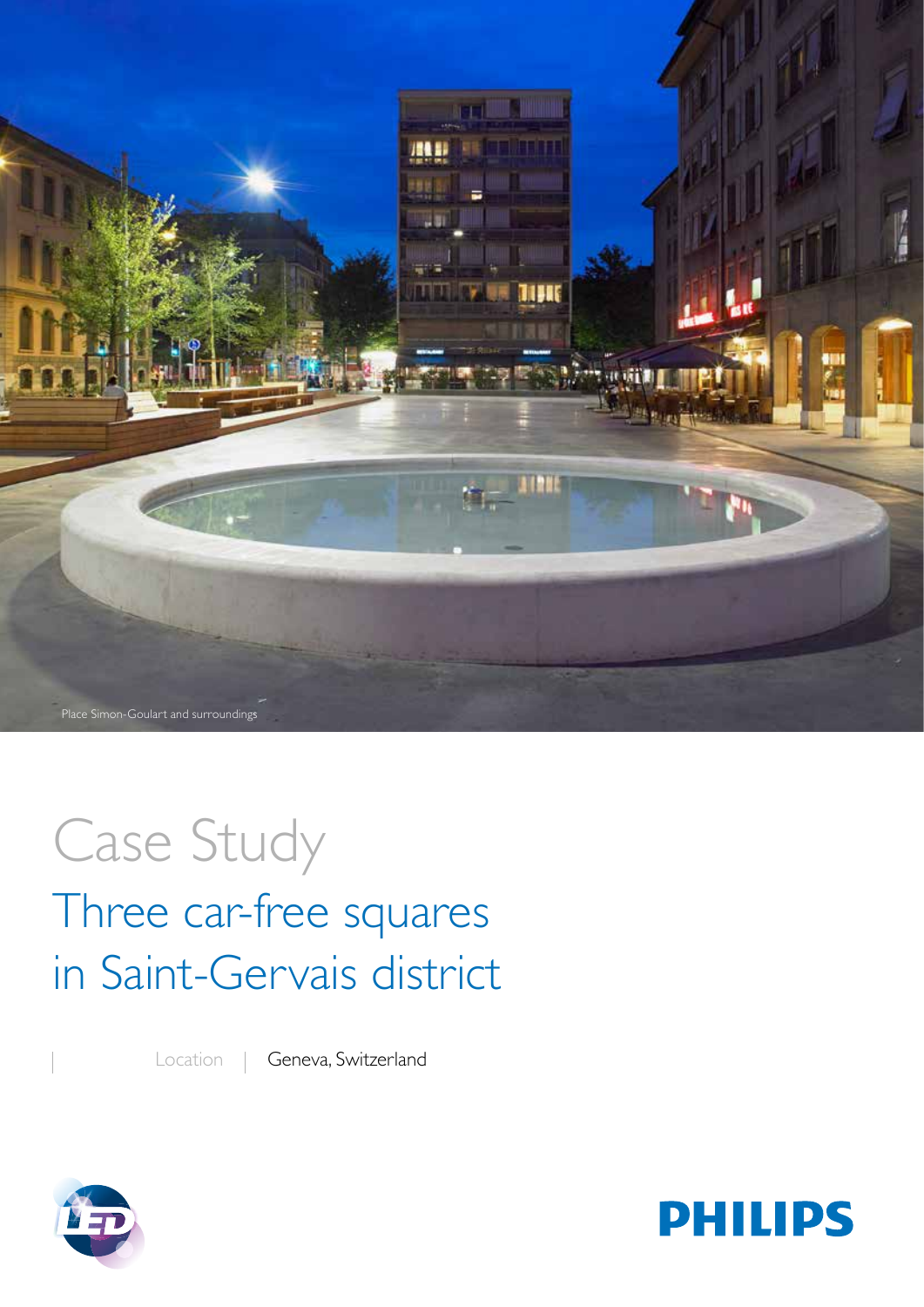

The quality of the implementation stands out. Excellent example of urban development where the three places have been connected by coherency, guided lighting to direct people to the different areas.



### **Background**

Three squares in the oldest part of Geneva have been renovated and a state-of-the-art lighting system, primarily using LED's, has been installed. Before renovation, the Place Simon-Goulart was primarily used as a parking area. The Place de Saint-Gervais was a traffic island with two fountains and a tree in its center, surrounded by the flow of traffic. The Place de Bel-Air was and is one of Geneva's main public transportation hubs.

The Place Simon-Goulart was pedestrianized in 2013 and is now a place where the public can meet and relax. The central feature is a dark gray slab that supports a circular white fountain. Evergreen hedges along the Terreaux-du-Temple Street and bordering the square hide the traffic from view, while a large wooden platform invites citizens to relax at the tables and on the long benches. Five elms have been planted in the square, and a small dark gray wall runs along the north-eastern side of the square.

The Place de Saint-Gervais was also pedestrianized when the new tramway line was implemented in 2011, and now resembles a vast platform of black concrete, surrounded by a low wall and with several flights of stairs leading downwards to the Rhône.

The Place de Bel-Air is one of the most important hubs of Geneva's public transportation. It is mainly composed of bridges spanning the river Rhône. It was also redesigned when the tramway was installed with new street furniture. New bus

shelters were built on facing sides of the central square offering a clear view of the Tour de l'Ile.

The lighting for the three squares had to complement their modern, open architecture after refurbishment, and also had to adhere to the conditions of the Lighting Master Plan for the City of Geneva (the slogan is 'better lighting for less energy'). It was also to provide visual continuity for the three squares.

## The project

The new lighting system was designed so that coherence is maintained between the three squares Simon-Goulart, Saint-Gervais and Bel-Air. It is part of the "Lighting Plan" of Geneva and Philips Lighting was partner in the realization of the project.

### Place Simon-Goulart and surroundings

A design competition in the form of parallel study-mandates was organized in 2003 to restore the former pedestrian character to this space. The new square is a vast free space an area devoted to fun and leisure - as well as a meeting place for all generations. The lighting system is suspended from cables 8m above street level in order to free up the square as much as possible. A "chandelier" composed of three street lights equipped with LED's illuminates the central part of the square. Two suspended LED luminaires add to the lighting. The luminaires are equipped with a warm white color temperature, which gives the square a warm, welcoming feel, and good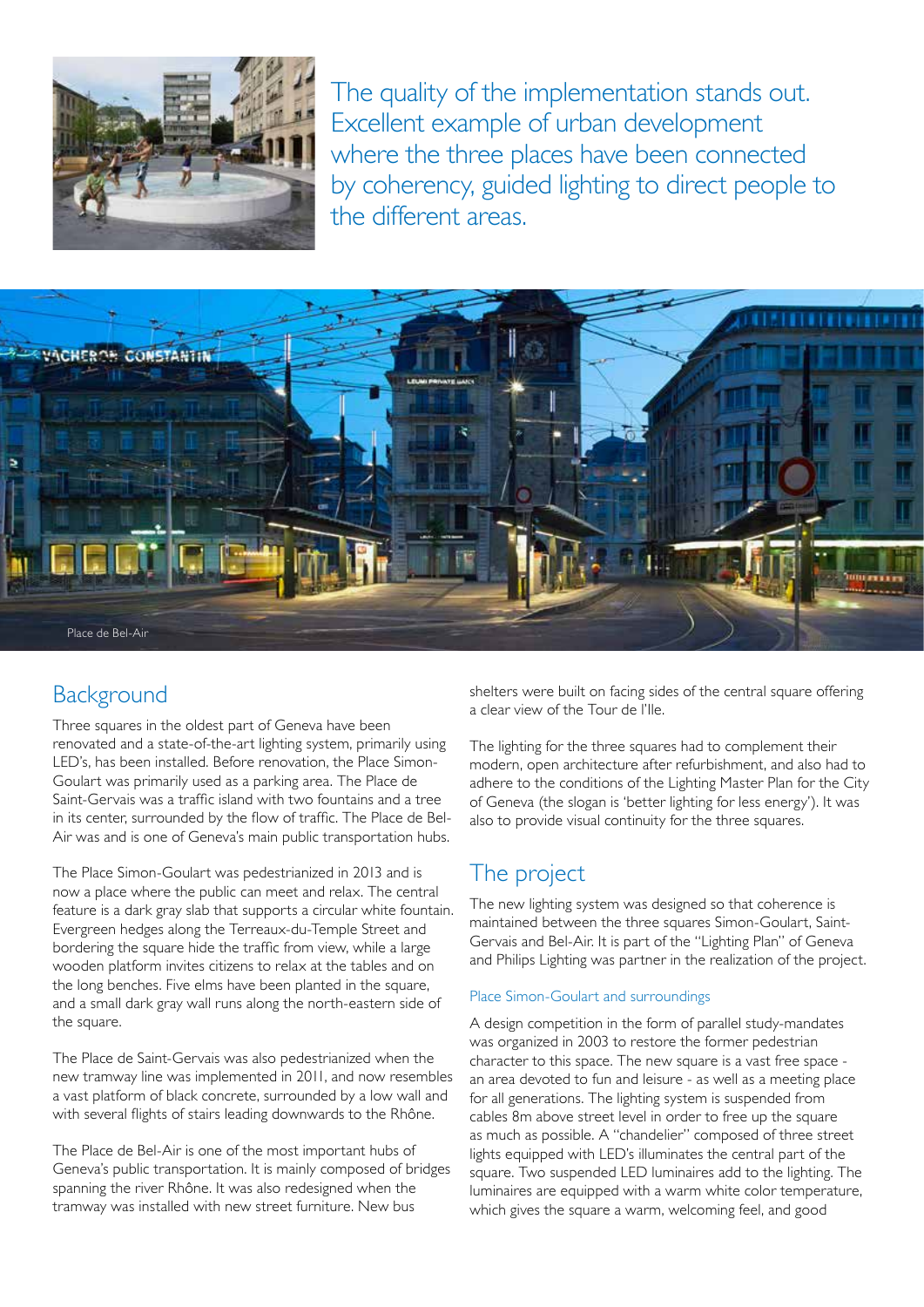# Light connects three car-free squares in Geneva to improve city life.



asymmetric optical control prevents nuisance to neighboring façades. In addition, the bas-relief by the artist Paul Bianchi text<br>text<br>as text and the two stone fountains are illuminated from under the porch roofs. The temple is illuminated to display the building's architecture.

#### Place de Saint-Gervais

illuminated by underwater LED projectors, producing a cold In line with the square's design, lighting is simple and discreet, using conventional light sources with a warm white color temperature. Most luminaires are mounted to the existing walls around the square to avoid clutter in the central area. The majestic lime tree, the equestrian statue and the beginning of the Quai du Seujet are also illuminated. The fountain is white light color temperature to contrast with the warm lighting of the square.

### Place de Bel-Air

The lighting project is designed to blend with the new urban furniture. Luminaires are installed on the triangular poles installed at a height of 9.50 meters. The bus shelters are equipped with lines of fluorescent lamps for pedestrians transiting through the square. The Bel-Air Tower and the statue of Philibert Berthelier are also illuminated.

Three RGB LED pointers have been installed at the top of each triangular pole. Because "Bel Air" is a windy square, the

opportunity was taken to use the strength of the wind to control their light color via a wind speed meter connected to DMX control. On very windy days, the lights at the top of the poles are red/purple. When there is no wind, the lighting is soft blue/white. The LEDs change color with wind strength, making Bel-Air a talking point amongst Geneva's citizens. The color changing effect would not have been possible to obtain from any other light source.

### **Benefits**

text text text text text text text of Geneva. The purpose behind the renovation of the three<br>ED projectors, producing a cold<br>expressive primarily to improve the quality of life for the Simple, clean design with unique features benefits citizens squares was primarily to improve the quality of life for the people of Geneva, with opportunities for socializing and relaxation rather than simply to save money.

> However, this has been achieved together with remarkably lower power consumptions.

In addition, Geneva's municipality benefits from the lower maintenance costs of the LED installations.

The Geneva installation was a successful entry in the Philips city.people.light competition for 2013 and won the third prize in the prestigious contest.